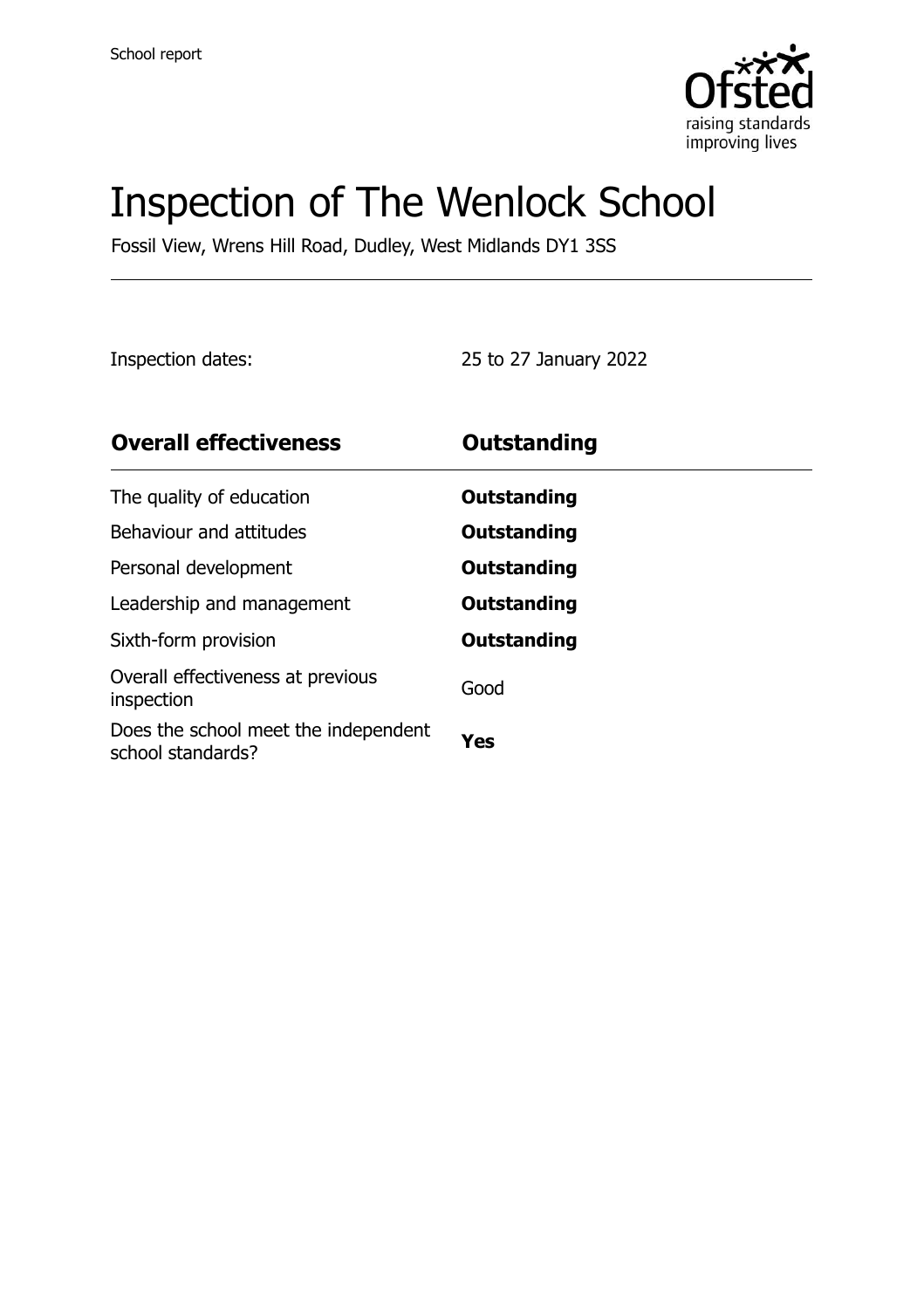

# **What is it like to attend this school?**

Pupils are happy at this school. They enjoy learning and are motivated to achieve as well as they can. Highly skilled staff provide the right support for pupils who have a wide range of special educational needs and/or disabilities. Leaders have high expectations of what pupils can achieve. Pupils thrive at this school because their individual needs are exceptionally well met.

Pupils feel very safe. They know that staff will help them with any worries or problems. Relationships between pupils and staff are extremely positive. Pupils say if bullying occurs, staff deal with it 'quickly and professionally'.

Most pupils behave very well. Staff provide effective support for pupils who struggle with their behaviour so they can get back to learning as soon as possible.

Pupils are prepared very well for the next stage of their education and future lives. For example, they complete work experience, take part in activities in the local community and learn how to manage their own money. Pupils also enjoy the wide range of experiences that are well matched to their interests. These include ice skating, forest school and educational visits, including one to Cadbury's World.

## **What does the school do well and what does it need to do better?**

Leaders have created an ambitious curriculum well matched to the pupils' needs. Pupils who join the school have often experienced disruption to their education. They may have fallen behind academically. Leaders prioritise reading, writing and mathematics. They also ensure that pupils spend plenty of time learning a broad range of subjects. Teachers check how well pupils are learning the planned curriculum through a range of assessments. They use this information very effectively to review the targets on pupils' individual education plans and their education, health and care plans.

The curriculum is carefully sequenced so that pupils build and deepen their knowledge. Teachers ensure that pupils revisit learning and complete tasks to apply what they know. Leaders have designed the curriculum so that pupils can transfer knowledge between topics to help make sense of new learning. For example, in mathematics, a study of Alan Turing was reinforced by work undertaken in history.

In other subjects, such as art and design and construction, teachers use their excellent subject knowledge to plan learning so that pupils can apply knowledge to practical projects. Pupils make strong progress in all subjects because the curriculum is tailored to their individual needs. Pupils have frequent opportunities to apply their English and mathematical skills. This includes enterprise sessions where pupils make items in the school's workshop to sell at community events. Recently, pupils have been measuring, marking out and making planters to a high standard. A planned marketing campaign by pupils is aimed at encouraging people to buy them.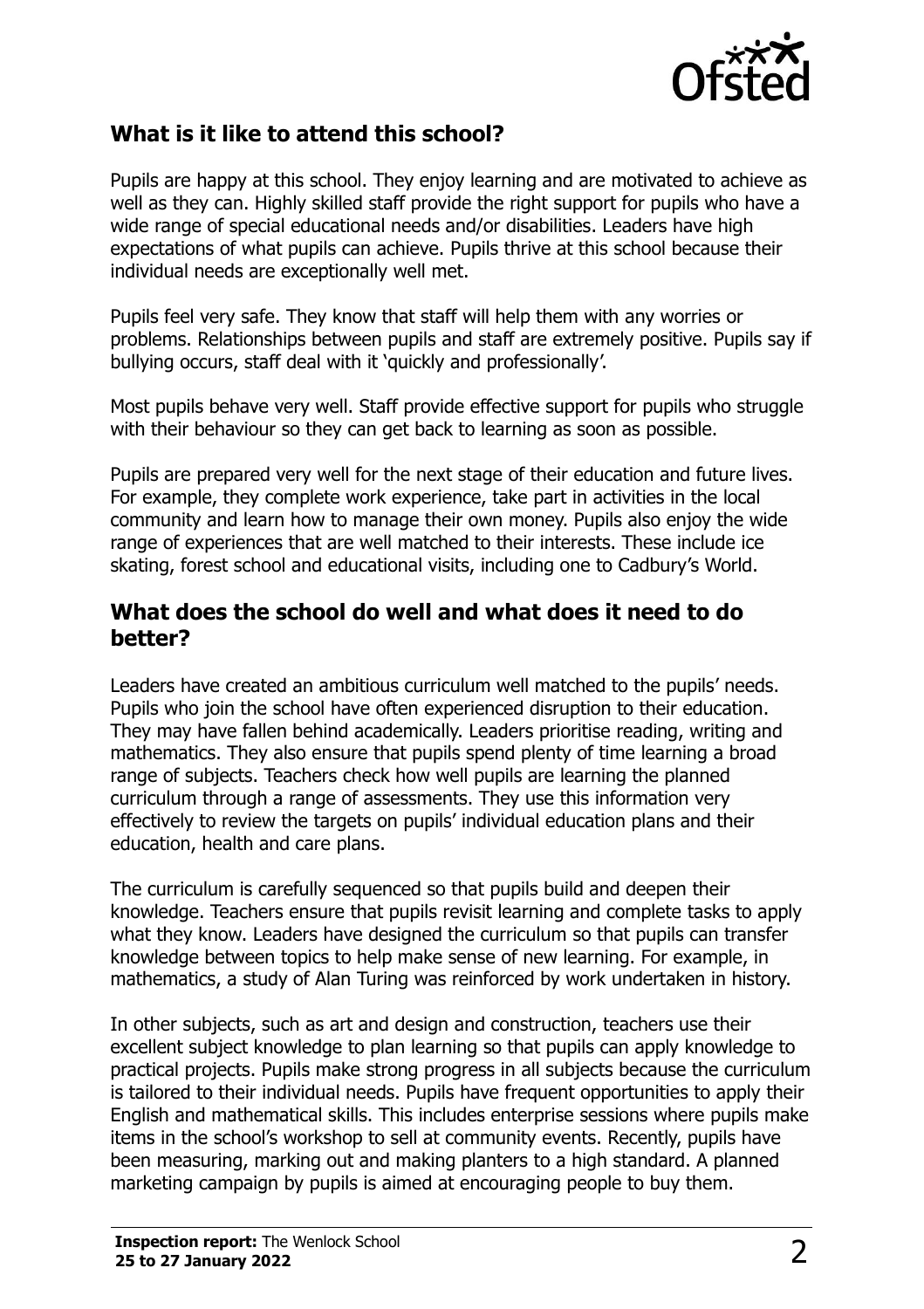

Pupils who are in the early stages of learning to read benefit from daily phonics sessions. Staff are experts in teaching reading and help pupils become more fluent readers who understand what they have read. An attractive and well-stocked library helps pupils develop a love of reading. This is used effectively, and pupils are able to talk about their favourite books and authors.

Pupils enjoy physical education. The curriculum is well sequenced so that pupils can develop and practise specific sports and motor skills. The wide range of activities on offer includes swimming, gymnastics and Thai boxing.

Pupils in key stages 4 and 5 experience a curriculum that is bespoke to their individual needs. Pupils can choose to study a mixture of examinations, including GCSEs and A levels, as well as vocational studies linked to what they aim to study at college. Pupils are very well supported to make appropriate choices about the courses they select. This is based on their prior learning, interests and desired career path. Pupils receive excellent independent careers guidance. They visit local colleges and receive support to apply for courses and attend interviews.

Leaders have carefully organised the content of the personal, social and health education curriculum so that pupils develop the knowledge, skills and attributes they need for the future. Pupils are respectful of differences. Pupils have an in-depth understanding of the issues that surround gender. Pupils know how to keep mentally and physically well, prepare healthy foods and are taught how to form positive relationships. The relationships, sex and health education curriculum adheres to current Department for Education guidance. It has been fully implemented. Teachers ensure work is age-appropriate.

Pupils have highly positive attitudes towards school and learning. They come to school regularly, which has not always been the case for some pupils prior to joining this school. They respond well to teachers' high expectations. Pupils work hard to produce the best work they are capable of and are proud of the work in their books.

The school is exceptionally well led and managed. Members of the proprietor body are knowledgeable and experienced. The independent standards are met in full. Leaders are determined to ensure that pupils who come to this school know that they can 'dream big', grow in confidence and achieve as well as they can. The school building is maintained well. The learning environment supports pupils' sensory and physical needs. Leaders comply with schedule 10 of the Equality Act 2010.

Many parents and carers are full of praise for the school. They are pleased with the social, emotional and academic progress their children have made since joining the school. Where parents have concerns, leaders work to address these. Staff enjoy working at the school and feel valued. Leaders are mindful of their workload and well-being.

The school has recently applied to increase the number of pupils it can take from 90 to 100 pupils. There are separate individual toilets and suitable washing facilities for pupils. The number of toilets is likely to meet the needs of additional pupils. Existing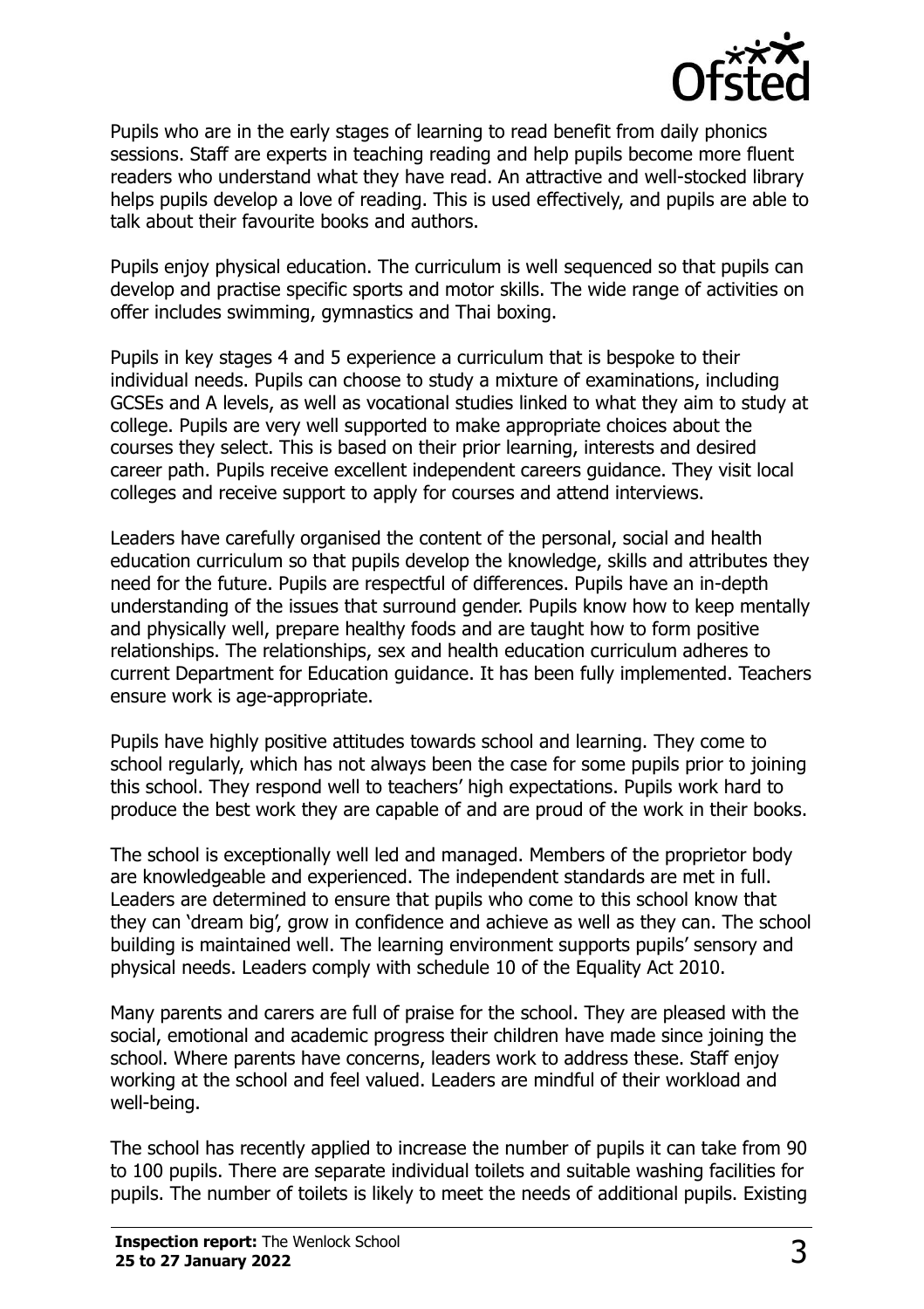

shower and changing facilities are provided and are likely to be able to accommodate the school's proposed number on roll.

There is a well-equipped and spacious medical room, with easy access to a toilet and washing facilities. The medical room contains a bed and first-aid kits and appropriate storage for medicines.

The proprietor has ensured provision for current pupils is well decorated, furnished and maintained. All the classrooms benefit from natural light through the windows. There is adequate classroom space, within the existing provision, to cater for additional pupils.

In addition, there are vocational workshop areas. The proprietor has ensured that heating, lighting and acoustics are suitable for all the activities that take place in these rooms and in all the spaces throughout the school.

The outdoor areas, including a large multi-sports, all-weather pitch, are well maintained. This area accommodates physical education and allows pupils to play together during breaktimes and lunchtimes. Additional outdoor space is provided in a smaller quadrangle area in the centre of the school. It is evident that pupils' welfare, health and safety will be maintained if the material change is implemented.

# **Safeguarding**

The arrangements for safeguarding are effective.

All staff receive training in keeping pupils safe. Staff know how to identify and report concerns about a pupil's welfare and do so promptly. Records show that leaders take effective action to ensure that pupils get the help and support they need. The safeguarding policy includes the most recent statutory guidance and is available to parents on the school website. The proprietor body makes all the necessary preemployment checks to ensure all staff are suitable to work with pupils.

Pupils are knowledgeable about how to keep themselves safe. For example, the curriculum teaches about anti-bullying, gender equalities and how to stay safe when around water.

# **How can I feed back my views?**

You can use [Ofsted Parent View](http://parentview.ofsted.gov.uk/) to give Ofsted your opinion on your child's school, or to find out what other parents and carers think. We use information from Ofsted Parent View when deciding which schools to inspect, when to inspect them and as part of their inspection.

The Department for Education has further [guidance](http://www.gov.uk/complain-about-school) on how to complain about a school.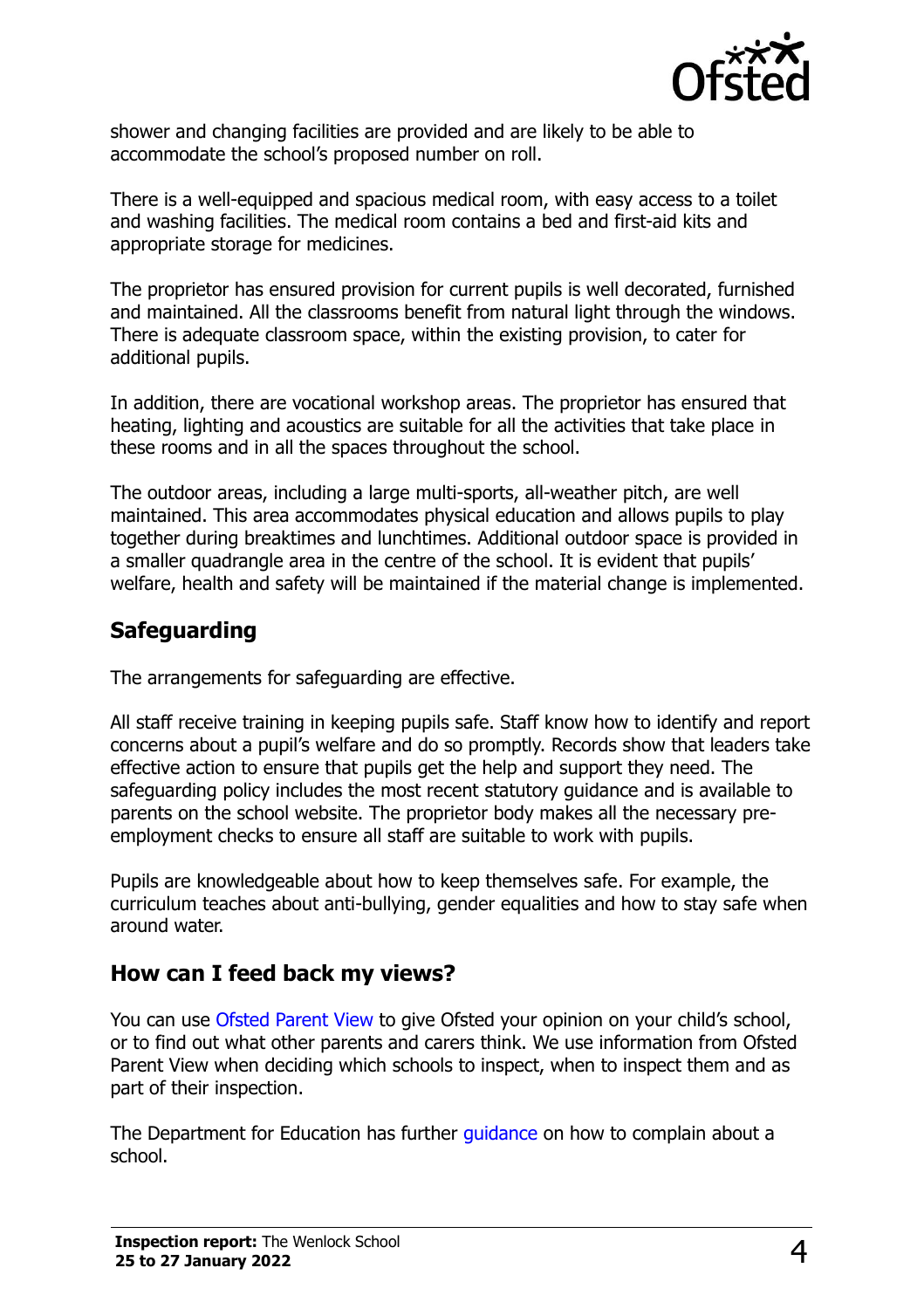

If you are the provider and you are not happy with the inspection or the report, you can [complain to Ofsted.](http://www.gov.uk/complain-ofsted-report)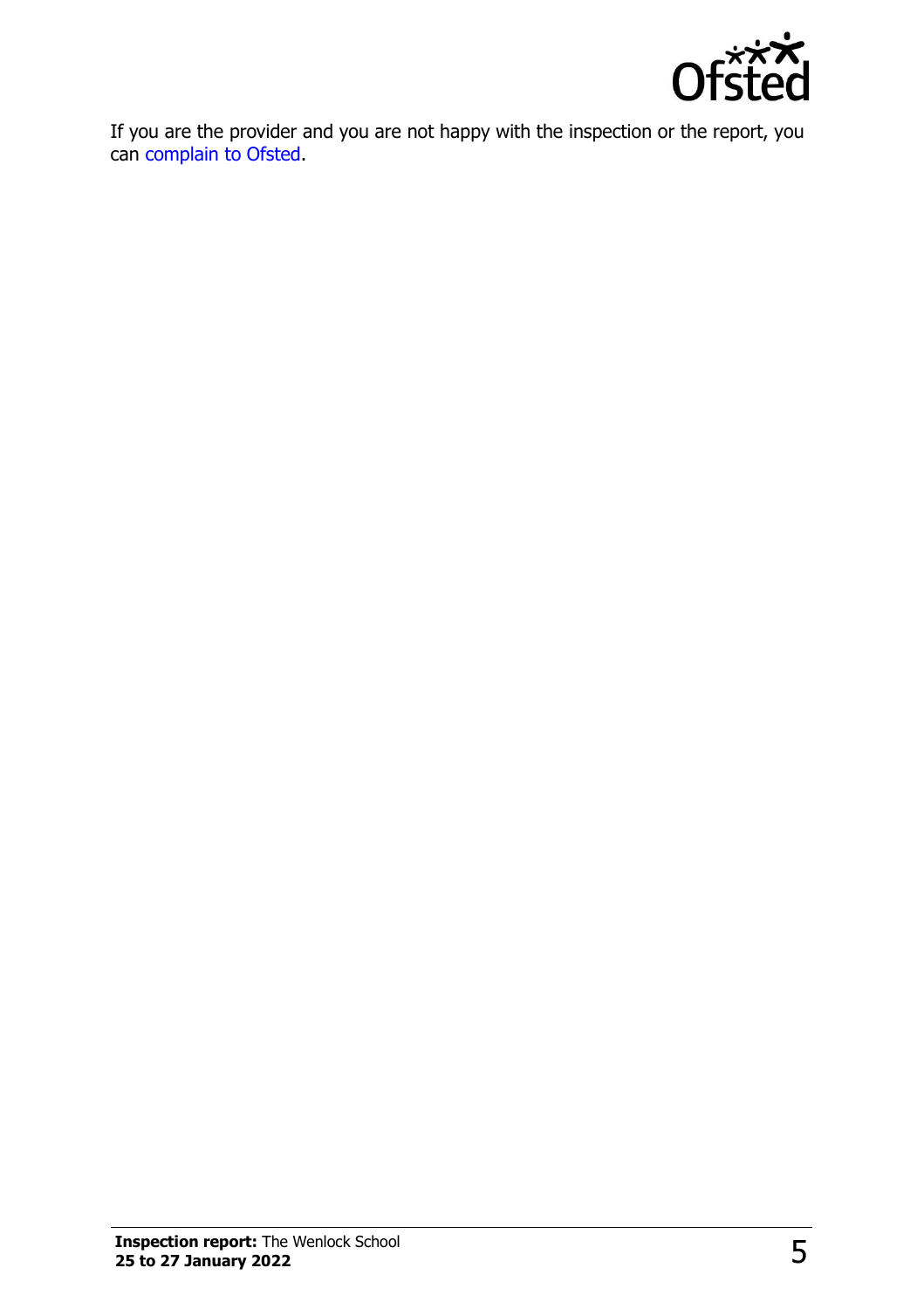

# **School details**

| Unique reference number                         | 145563                           |
|-------------------------------------------------|----------------------------------|
| <b>DfE</b> registration number                  | 332/6009                         |
| <b>Local authority</b>                          | <b>Dudley</b>                    |
| <b>Inspection number</b>                        | 10197493                         |
| <b>Type of school</b>                           | Other independent special school |
| <b>School category</b>                          | Independent school               |
| Age range of pupils                             | 7 to 18                          |
| <b>Gender of pupils</b>                         | Mixed                            |
| Gender of pupils in the sixth form              | Mixed                            |
| Number of pupils on the school roll             | 78                               |
| Of which, number on roll in the sixth 2<br>form |                                  |
| <b>Number of part-time pupils</b>               | $\overline{0}$                   |
| <b>Proprietor</b>                               | Acorn Care and Education Ltd.    |
| <b>Chair</b>                                    | Lynette Edwards                  |
| <b>Headteacher</b>                              | Gemma Mann                       |
| <b>Annual fees (day pupils)</b>                 | £48,020 to £80,140               |
| <b>Telephone number</b>                         | 01384884883                      |
| Website                                         | www.wenlockschool.co.uk          |
| <b>Email address</b>                            | info@wenlockschool.co.uk         |
| Date of previous inspection                     | 6 to 8 November 2018             |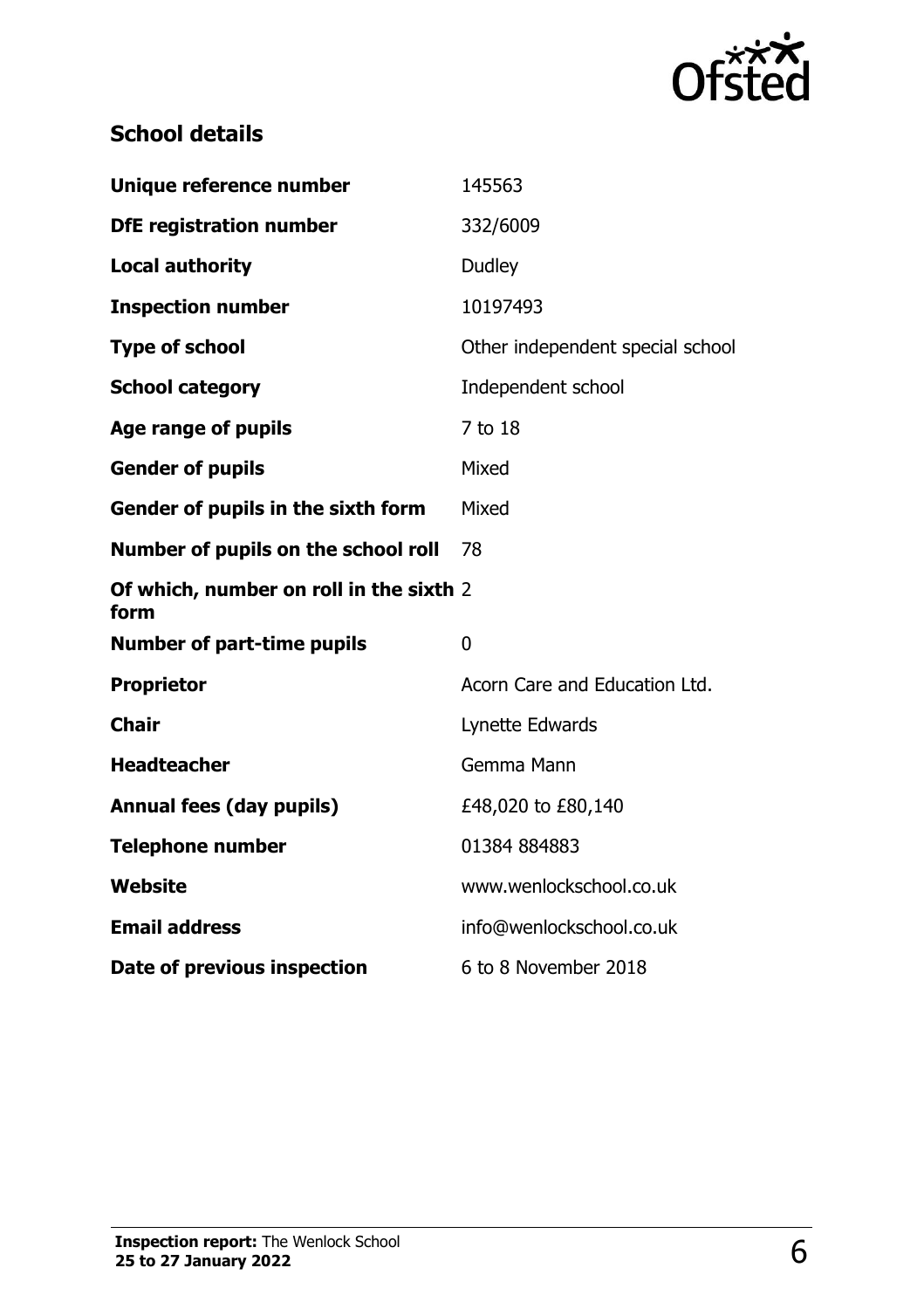

# **Information about this school**

- Wenlock School is an independent day school for up to 90 pupils aged from seven to 18 years old. The school is part of the Acorn Care and Education group. The school is situated in Dudley in former vocational college premises, accessible through security gates. It neighbours a nature reserve.
- Pupils may have a diagnosis of autism spectrum disorder and/or a primary need of social, emotional and mental health. Currently, pupils attend the school from Dudley, Sandwell, Birmingham, Wolverhampton, Worcestershire, Shropshire, Walsall and South Gloucestershire.
- Since the last inspection, the premises have continued to be developed and refurbished. New learning areas include a hair salon and mechanics garage.
- The school does not make use of alternative provision.

# **Information about this inspection**

Inspectors carried out this inspection under section 109(1) and (2) of the Education and Skills Act 2008. The purpose of the inspection is to advise the Secretary of State for Education about the school's suitability for continued registration as an independent school.

The school meets the independent school standards. These are the requirements set out in the schedule to the Education (Independent School Standards) Regulations 2014.

This was the first routine inspection the school received since the COVID-19 pandemic began. Inspectors discussed the impact of the pandemic with the school leaders and have taken that into account in their evaluation.

- At the time of the inspection, four teachers and two support staff were absent after testing positive for COVID-19.
- Inspectors met with the chair and one other member of the proprietor body. This body provides ongoing support and challenge to each of the schools in the group. Inspectors met with the principal, the head of school and the business manager to evaluate all aspects of the school's work.
- Inspectors carried out deep dives in reading, mathematics, art and design and physical education. They spoke to subjects leaders, teachers and pupils. They visited lessons and looked at the curriculum and at examples of pupils' work. They also considered English and science as part of this inspection.
- Inspectors scrutinised a range of information provided by the school. This included leaders' self-evaluations, the school improvement plan and their behaviour, safeguarding and attendance records. They spoke to pupils, staff and the designated safeguarding leads about procedures to keep pupils safe.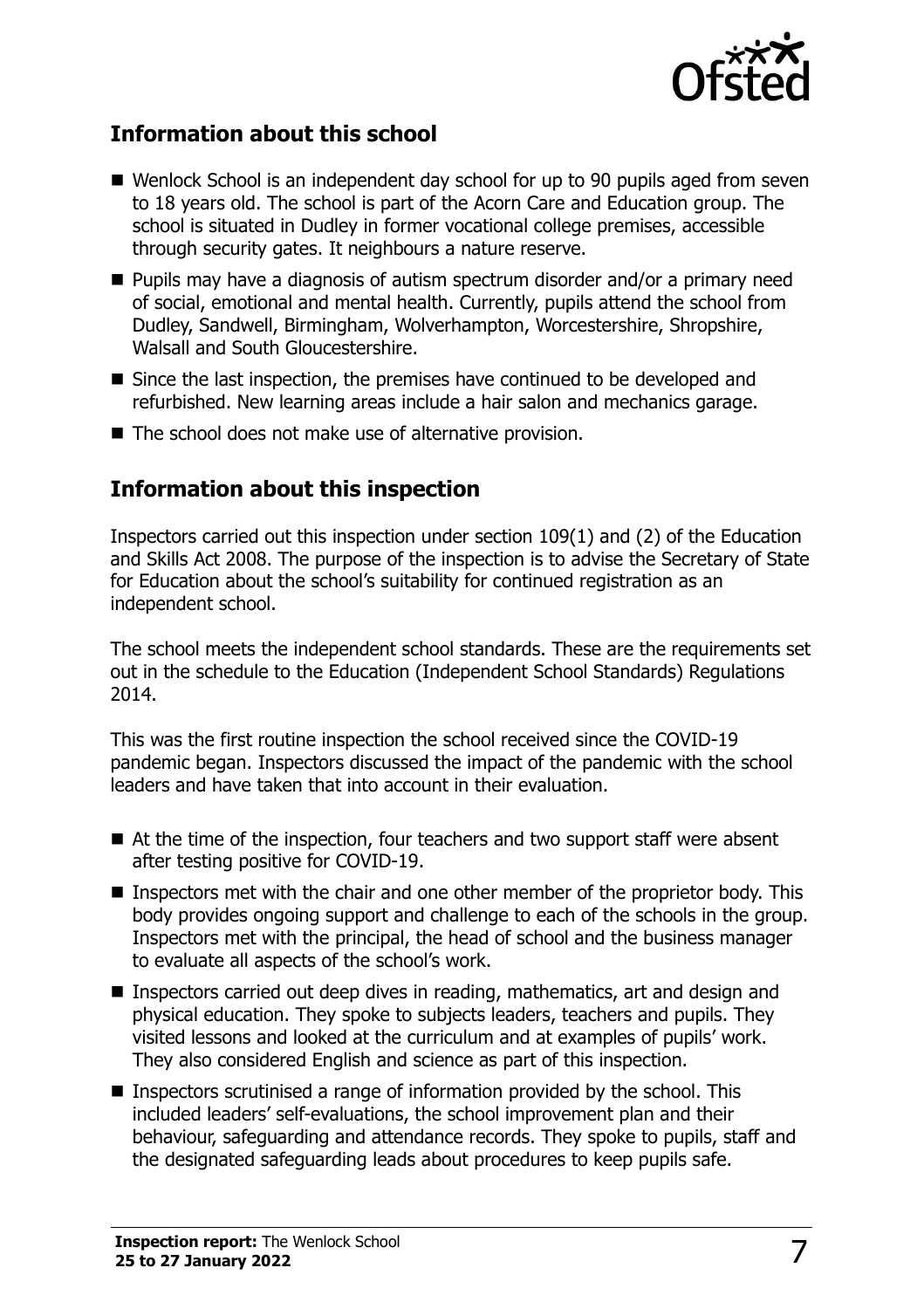

■ Inspectors checked the school's website. They also considered the responses to Ofsted Parent View and the views of staff in Ofsted's online survey.

### **The school's proposed change to the maximum number of pupils**

The school has applied to the Department for Education (DfE) to make a 'material change' to its registration. At the DfE's request, we checked whether the school is likely to meet the relevant independent school standards if the DfE decides to approve the change. This part of the inspection was carried out under section 162(4) of the Education Act 2002.

■ The outcome of this part of the inspection is: **the school is likely to meet the relevant independent school standards if the material change relating to the school provision is implemented.** 

#### **Inspection team**

Heather Phillips, lead inspector Her Majesty's Inspector

Amanda Clugston **Camanda** Clugston **Clugston** Ofsted Inspector